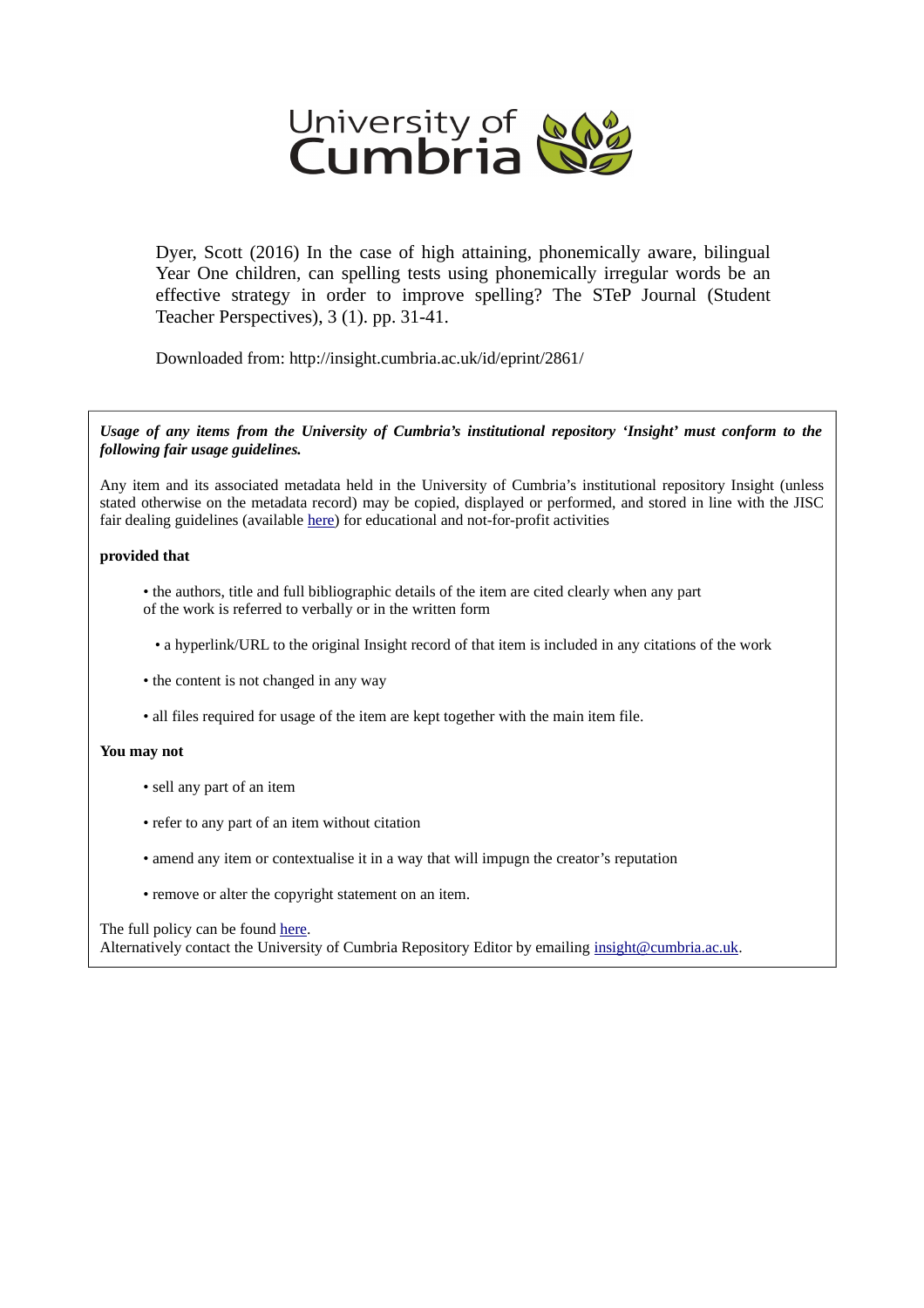**In the case of high attaining, phonemically aware, bilingual Year One children, can spelling tests using phonemically irregular words be an effective strategy in order to improve spelling?** 

The STeP Journal Student Teacher Perspectives Copyright © 2016 University of Cumbria Vol 3 (1) pages 31-41

Scott Dyer University of East London

### **AbstracT**

Poor spelling can stifle creativity and limit the range of vocabulary that young children may attempt to use, which will in turn limit the quality of their writing. Many schools look to utilise spelling tests as a strategy designed to improve spelling despite valid criticism from educational psychologists and linguists for being anachronistic and incompatible with the way that pupils actually learn to spell (see the work of Charles Read who describes spelling as a creative skill). Yet could spelling tests aid pupils learning with English as an Additional Language considering their potential lack of exposure to written English morphology? This study observed notable improvement in target language spelling in both experimental and naturalistic conditions even 4 weeks after initial testing. However, the impact on promoting a broader range of spelling strategies and in particular morphological awareness appears more limited.

#### . **Keywords**

Spelling tests; morphological awareness; EAL; overlapping waves model.

### **Introduction**

In reference to the writing of bilingual children, OFSTED (2005, p.1) warns "there is growing evidence that advanced bilingual learners do not achieve their full potential in English as they move through school." Writing is obviously a multifaceted skill, but one of its most elementary rudiments is spelling. Weak spellers are prevented from focusing on higher order writing processes (Treiman and Cassar, 1996) and the quality of story development, syntactic maturity and richness of vocabulary also suffers as a consequence of poor spelling, even if spelling itself is not an assessed criterion (Juel, 1994). At present in the UK, most children in Year One classrooms will only encounter formal spelling instruction through a synthetic phonics programme, where the focus is on phonemic strategies such as knowing the English phonemes and how they are most commonly represented. Orthographic strategies are included to an extent as children engage with digraphs and use of double letters. However, for those bilingual children who prove themselves to be phonemically secure in English at an early stage and can regularly demonstrate this in their written work, this level of input alone would appear to be insufficient when attempting to maximise their progress.

In order to produce the correct spelling of a word, a range of metalinguistic knowledge may need to be applied; phonology is just one, but orthographic and morphological codes are also necessary (Hutcheon, Campbell and Stewart, 2012). This study is designed to focus on advanced bilingual children specifically because evidence suggests that the metalinguistic knowledge they use in spelling is more variable in comparison to monolingual children and can be strongly influenced by their other languages (Rickard Liow and Lau, 2006; Dixon, Zhao and Joshi, 2010).

## **Citation**

Dyer, S. (2016) **'**In the case of high attaining, phonemically aware, bilingual Year One children, can spelling tests using phonemically irregular words be an effective strategy in order to improve spelling?', *The STeP Journal*, 3(1), pp.31-41.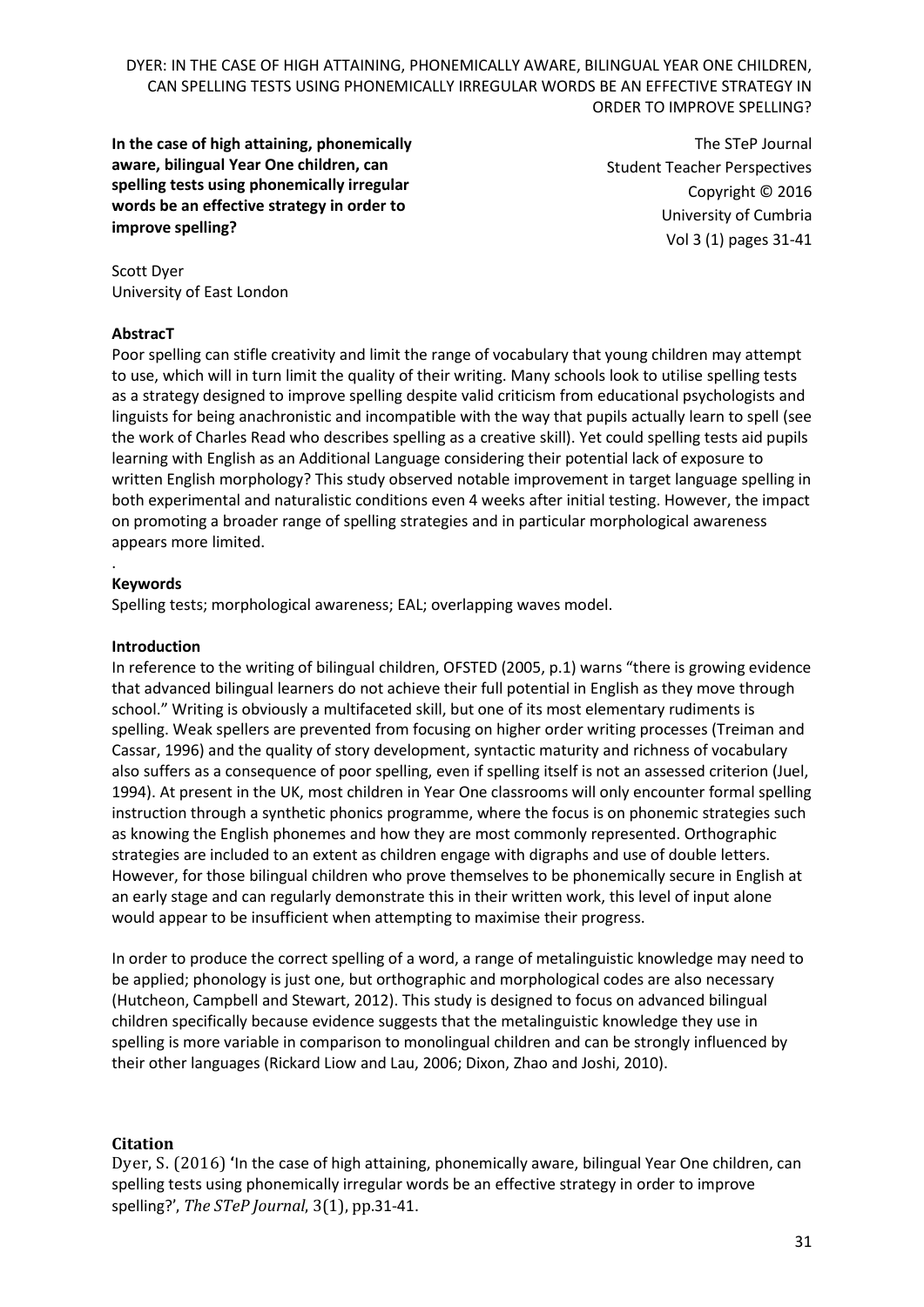Kwong and Varnhagen (2005, p.158) argue that "it is essential to expose children, even very young children, to multiple strategies that can be used in attempting to spell new words". If this is the case, are some bilingual children's needs being overlooked by failing to encourage the development of other strategies when they appear ready? Formal instruction would prove difficult due to already demanding schedules but these strategies can often be developed implicitly through repeated exposure (Pacton *et al.,* 2001). A solution could be the use of short but targeted spelling tests, designed to raise awareness of words containing phonemically irregular aspects, thereby encouraging the augmentation of alternative spelling strategies.

Research has been undertaken in a state maintained primary school in England. Out of its intake of 460 children, 56% are classified as learning with EAL, covering a total of 48 different home languages, with French and Lithuanian being most prevalent (School X, 2014). The Year One classes are a typical representation of the rest of the school.

### **Research Approach**

The purpose of this study is to observe the impact of repeated spelling tests on targeted bilingual children in an attempt to encourage a broader utilisation of spelling strategy; action research is therefore a model that well suits the intentions of this study going forward.

In order to minimise any issues surrounding bias and impartiality, the gathering of data has been recorded quantitatively. Although this form of data gathering is usually related to larger scale studies (Denscombe, 2010, p.238), there are a number of advantages to gathering data in this manner. Primarily, the nature of spelling is such that it is either correct or it is not, therefore results can be gathered and improvements can be observed with greater ease through the statistics when measured against baseline assessments. However, more crucial is the notion that the role of the practitioner is less likely to obscure the outcome of the study with any unintentional bias (McGrath and Coles, 2013). By focusing on objective and quantitative results, the aim is that the validity of the study will hold up to greater scrutiny. The only significant drawback in this case is that small quantities of data may make the resulting statistics less generalisable.

To give maximum weight to the findings of this study, it is important to ensure that the greatest degree of reliability can be attached to the results. The ambition is to observe the children's spellings not only in the isolation of spelling tests but also in the naturalistic environment of free writing. This is particularly important as this is how children are usually expected to perform and when the other pressures of writing are involved, this can potentially affect the spelling strategies that children use. By carrying out naturalistic assessments at the beginning and the end of the study, in conjunction with experimental assessments of spelling tests repeated at different time intervals, suitable triangulation of results should allow a greater level of reliability and validity in terms of the findings (McGrath and Coles, 2013).

## **Literature Review**

The question that this study is based upon asks if spelling tests can perform a role in increasing the spelling strategies used by young bilingual children with the intention of improving spelling in general. However, the task of improving the spelling of children has a long history and ideas surrounding methods of best practice have evolved significantly over the decades. The use of spelling tests had firm theoretical support from leading educational psychologists of the mid 20<sup>th</sup> century. Spelling was viewed then as an exercise in rote memorisation (Treiman, 1993) and the focus was placed upon the study of errors in this memorisation process and then classified as such (Spache, 1940). This idea gained further traction through the work of psychologists who were able to find evidence that most spelling mistakes occurred in the middle of words, the same as when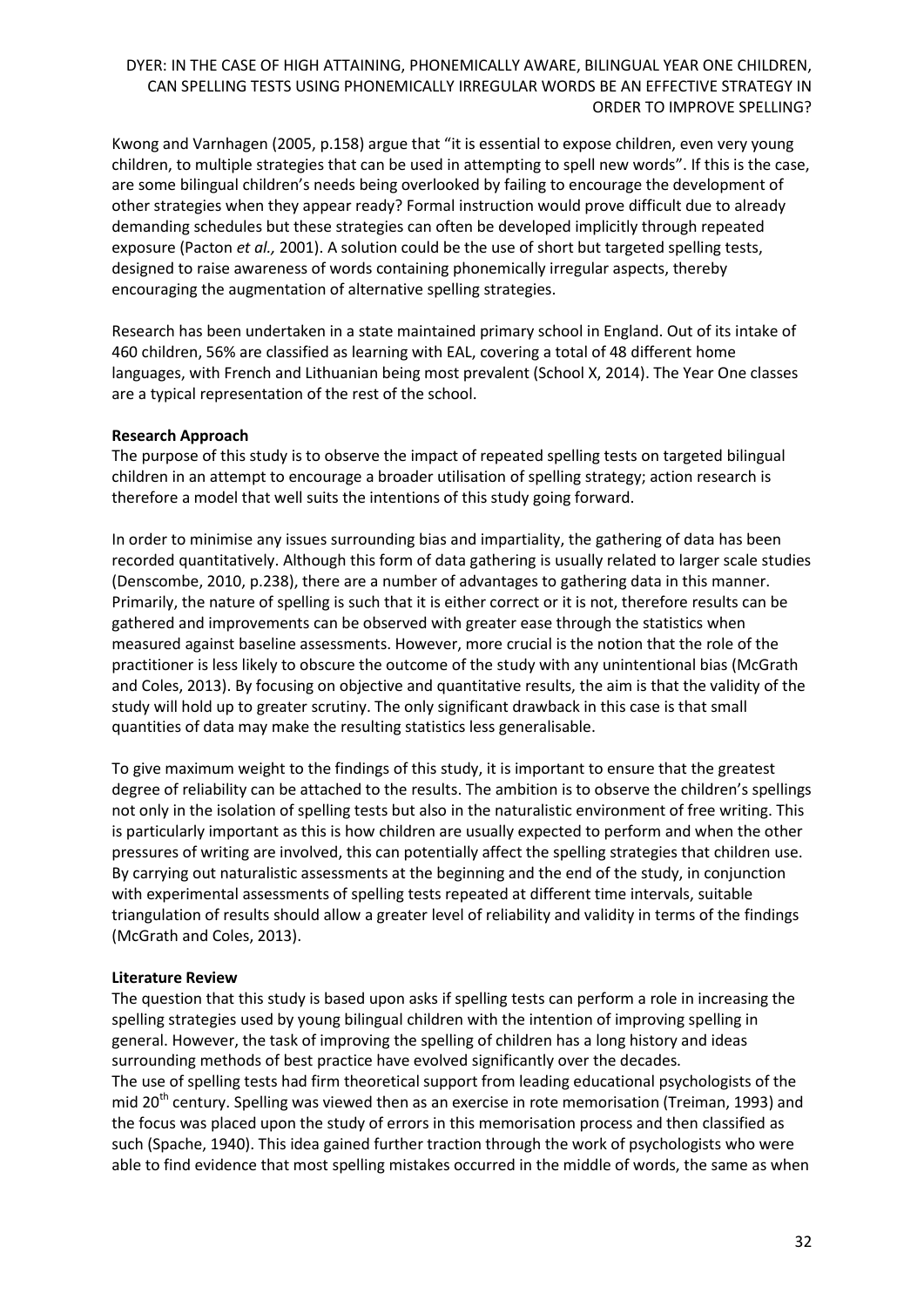people attempt to recall lists of items, the so-called 'serial position' (Jensen, 1962). Some, such as Berko (1958) realised that morphological rules applied to English orthography and that young children did in fact learn these rules, as opposed to simply memorising random strings of letters. Obviously, the flaw to the vast majority of this early research is that spelling is not just memorised. Read (1971; 1986) was one of the first to argue that spelling was creative and pointed to pre-school children who could use their phonemic knowledge to attempt credible spellings before they were formally taught to write. This was groundbreaking research that introduced linguistic knowledge into the realm of children's spelling and became the basis of much work on phonology (Gentry, 1982; Henderson, 1985; Treiman, 1993; Treiman & Cassar, 1996) and continued work on children's use of morphology (Beers & Henderson, 1977; Henderson, 1985; Rubin, 1988). Read's work was highly valuable because he actually attempted to discover why children misspelt words. His use of naturalistic and experimental environments for children's spelling also added significant weight to the reliability of his results and has influenced the approach of this study. However, Treiman (1993, p.28) points out that that Read's work fails to recognise the role of orthography in children's spelling attempts due to an overreaction "against the earlier view of spelling as a purely visual process". Finally, Read's sample of children was academically advanced and predominantly from a privileged background, therefore making the generalisability of his findings difficult.

The fundamental belief was that children began by developing their phonemic awareness but progressed on to employing orthographic and morphological awareness as they evolved into proficient spellers (Gentry, 1982; Henderson, 1985). However, this argument that young children do not access morphemic patterns or orthographic conventions until they are older has been challenged by significant and broad research which followed in subsequent years (Treiman, 1993; Treiman and Cassar, 1996; Berninger et al., 2010). Ultimately, the overriding conviction of most contemporary researchers in this area is that children can access a range of spelling strategies almost from as soon as they begin writing. Treiman (1993, p.159) acknowledges the existence of orthographic patterns such as double consonants being placed in the middle or at the end of words but seldom at the beginning in her study of first grade children. Furthermore, the children also knew which consonants could be doubled and which could not without any formal tuition on orthography. This was a study with a vast sample of 43 children over two cohorts, providing strong reliability. The observation in naturalistic settings such as free writing also ensures children would have provided genuine attempts at spelling rather than attempting to please an observing adult. Therefore the finding of this research should carry significant importance.

The case in favour of young children using morphological strategies is not as conclusive as that of orthography. However, Treiman and Cassar (1996) were able to demonstrate that children had some morphological knowledge by using word-final consonant clusters in one and two-morpheme words such as 'mars' and 'bars'. Results illustrate that the first consonant was omitted on significantly fewer occasions in two-morpheme words, even among first graders. Rubin (1988) had attempted to prove similar results using consonant clusters, but her unregulated use of voiceless and voiced stops in her consonant clusters may have prejudiced the outcome of the experiment (Treiman & Cassar, 1996). Sustained and repeated evidence of this sort has led to a partial acceptance of an 'overlapping waves model' (Rittle-Johnson & Siegler, 1999; Kwong & Varnhagen, 2005; Nassaji, 2007) whereby children are believed to think in a variety of competing ways about phenomena from a very early stage.

However, due to a number of different socioeconomic and political factors, the number of bilingual children now learning to spell in English around the world has increased substantially over the last decade and Rickard Liow and Lau (2006) rightly ask: "do models of reading and spelling for English unilinguals generalise to ESL learners?" Research in this area is unfortunately sparse, especially in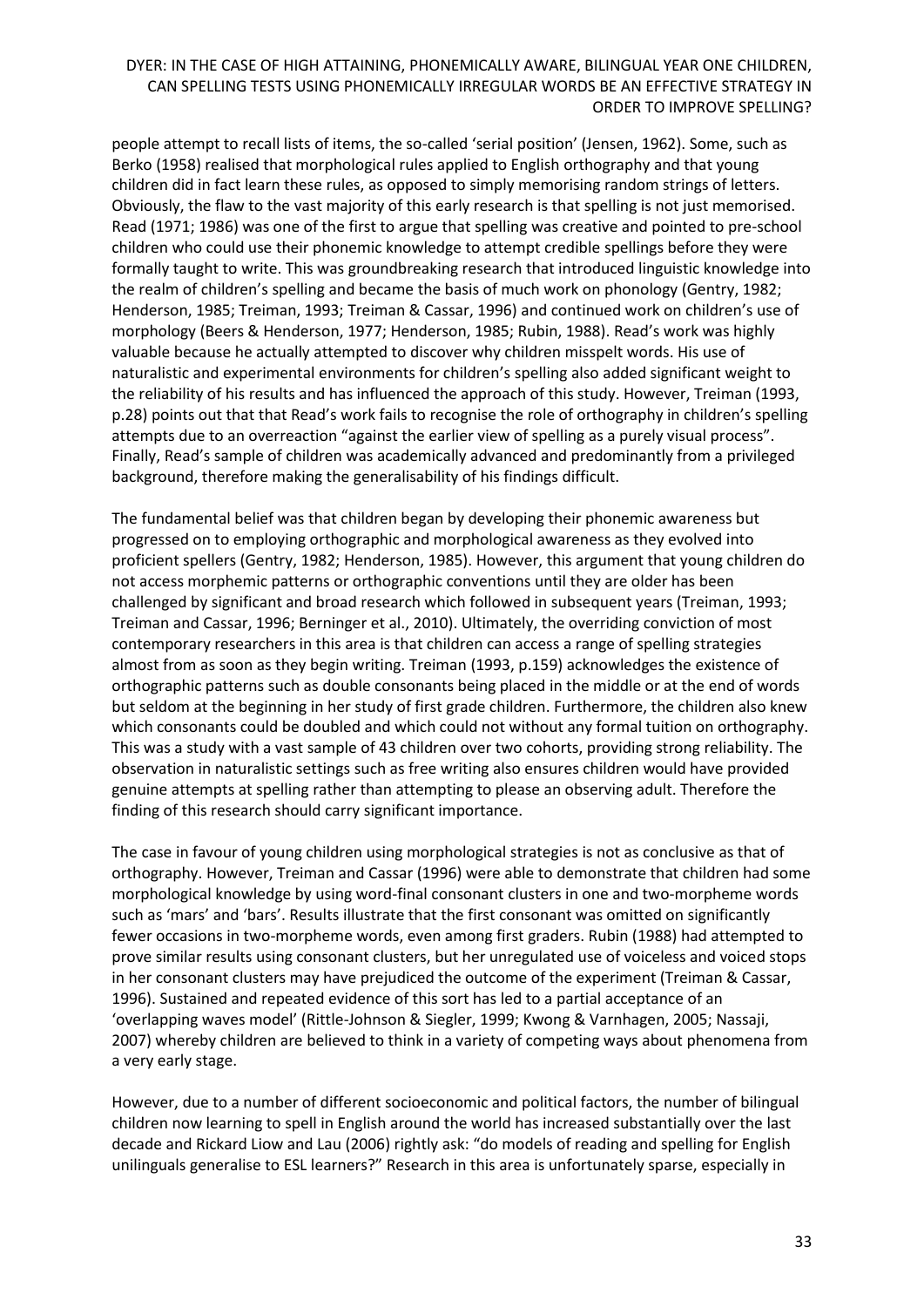spelling, yet relevant data does appear to suggest that the metalinguistic knowledge that bilingual children use to spell is more variable than that of their monolingual equivalents (Rickard Liow & Lau, 2006) and that first languages can impact upon orthographic and morphological spelling strategies in English (Rickard Liow & Lau, 2006; Dixon et al., 2010). Both studies draw from significant samples and are based upon sound methods, however, both also deal solely with Asian additional languages. The concern this causes is in terms of generalisability, the impact of particular languages and scripts may have a greater or smaller influence upon a bilingual child's English spelling strategies, for example, the experience of a Lithuanian bilingual writer may have little similarity to that of a Chinese bilingual writer.

The study of Kwong and Varnhagen (2005) may prove to be of interest here because it involves asking children how they attempted to spell. If this is transferable to children in Year One, then knowing how each bilingual child attempts to spell a word could shed light on what strategies they use, and whether or not they can use them accurately in order to spell words correctly. The role of spelling tests in this study should not be to encourage a return to the rightly discredited rote memorisation techniques of Jensen (1962) but instead, be a vehicle for expanding and improving the spelling strategies of bilingual children as a means of improving their spelling in general.

# **Analysis**

### *Method*

This study contains a sample of 5 children, 3 girls and 2 boys, all of whom are bilingual and work at high attainment levels in the school's synthetic phonics programme (Ruth Miskin's Read Write Inc.). In school, no formal instruction has been given in regards to other spelling strategies such as morphology or analogy. Some degree of orthography is covered in the phonics programme, such as the order and positioning of digraphs and the use of double vowels and consonants. In reading, all are working at level 2A and all evidence suggests that these children are phonemically competent. The average age of the sample is 6 years and 2 months and all 5 were selected as they were the only children in the class that were both bilingual and phonemically aware to a high competence. Two children describe English as an L2, whilst the other 3 prefer to view English as their L1 or equal in significance to another language. The alternative languages of the 5 children are Hindi, Lithuanian, Polish, Spanish and Filipino.

The children were asked to complete two pieces of writing based upon familiar stories, the first at the commencement of the study (entry assessment) and the second at its conclusion (exit assessment). Gathering naturalistic evidence such as this is beneficial to the study as children are more likely to spell words the way they would normally do; artificial or isolated environments could encourage the adoption of unusual strategies (Treiman, 1993). Conversely, this method can be restrictive if children only use words they already know how to spell. Alternatively, children may accidentally focus on the meaning of a word they know how to spell at the expense of its form (Nassaji, 2007).

However, naturalistic data can throw up a wide range of phenomena that the researcher cannot necessarily control (Treiman, 1993). For a study of this scale, it is vital that an experimental element is also included in order to be able to focus on the intended phenomena of spelling strategies. To this end, two short spelling tests of 6 words each were conducted, however, this cross-sectional analysis does not give a longitudinal perspective, and so in an attempt to counter this within the means of this study, the tests were repeated at an interval of 48 hours and once more at an interval of 4 weeks. The repetition of tests at different time intervals may help to assess if spelling strategies change as familiarity with the words increase (Kwong and Varnhagen, 2005) and improve the reliability of results (McGrath and Coles, 2013). All words selected for the tests were real words but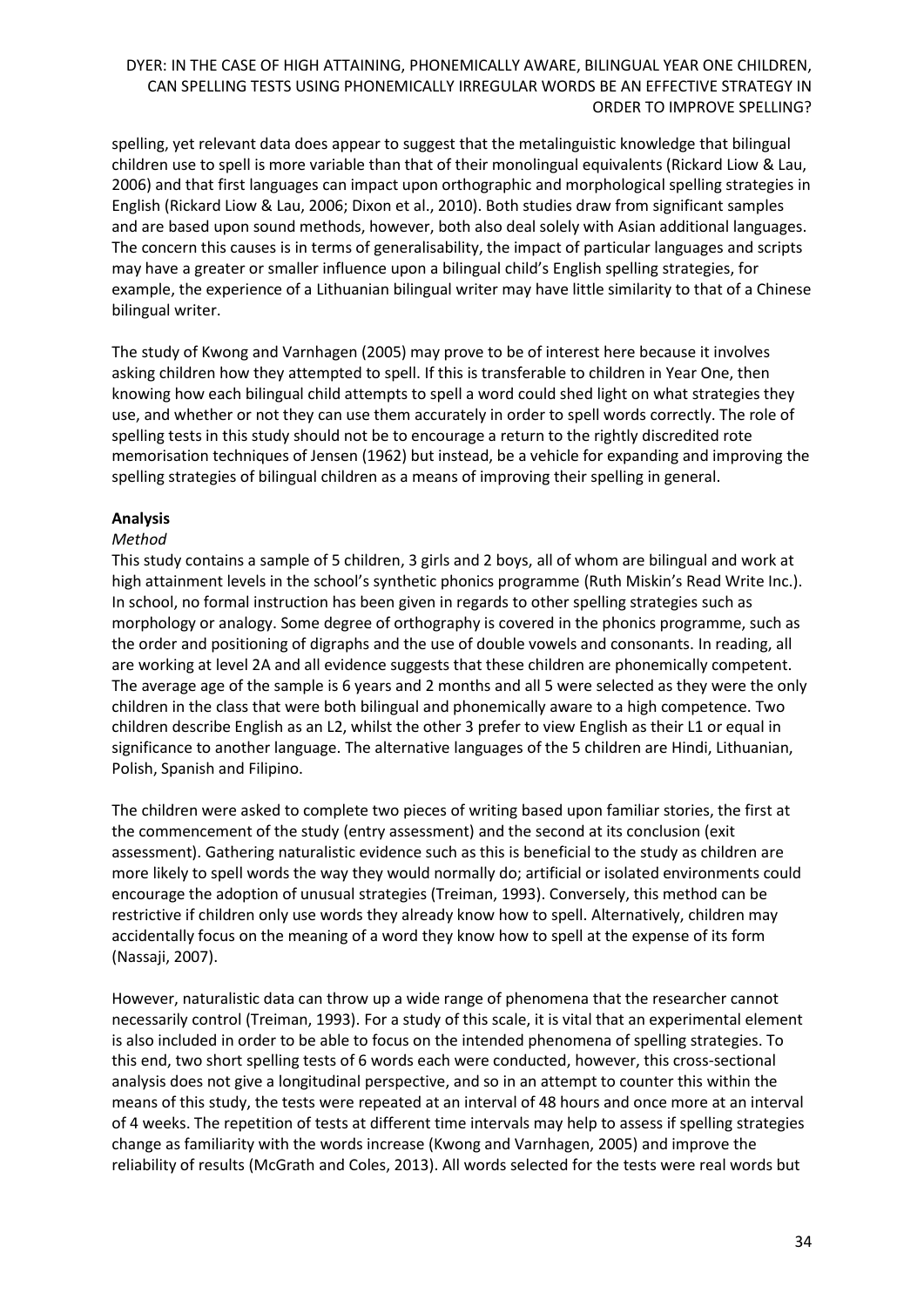all contained phonemically irregular elements to encourage a diversification of spelling strategies. The first test was based upon words that may have been suitable to use in the exit assessment, whilst words for the second test were taken from errors made either in the entry assessment or in other written work (see appendix 1).

Finally, to strengthen the validity of the results, children were asked to explain how they attempted to spell each word and these explanations were categorised into phonological, morphological, orthographic, analogical and retrieved strategies. Precedent for this method exists with Kwong and Varnhagen (2005), who utilised the same procedure with first-grade children in Alberta, Canada. Observations of the children whilst they were carrying out the spelling task were used in an attempt to ensure accuracy in their reported explanations; however, other factors such as typing latency (Kwong and Varnhagen, 2005) were not measured as they were not viewed as reliable indicators in this context. Obviously, this does bring into question the accuracy of these particular results and certainly limits the generalisability of the research findings. However, the indicative nature of the results may still prove useful in the realm of this study and have therefore been included.

#### *Results*

*Figure 1* demonstrates the use of spelling strategies reported by the children throughout the spelling tests. At the first encounter of these words, it is unsurprising to observe a heavy reliance on phonemic methods; in Year One, all spelling instruction directs children to 'sound out' words that they are not familiar with. However, the most significant theme from these results is the children's move towards memory retrieval techniques at the expense of phonemic strategies when they take the tests again 48 hours later. It is also interesting to note that this pattern towards retrieval methods over phonemic strategy increases even further when the tests are retaken 4 weeks later, although at a less expansive rate.



## **Figure 1.**

*Fig. 1* illustrates the shift in strategy from phonemic to memory retrieval after the initial test. It also provides evidence of a weak uptake in other methods used to spell at any stage in the experiment, especially morphological strategy.

To put this shift in strategy use into context and understand why it took place, it is important to observe the test scores in *table 1*. When the children applied predominantly phonemic strategies to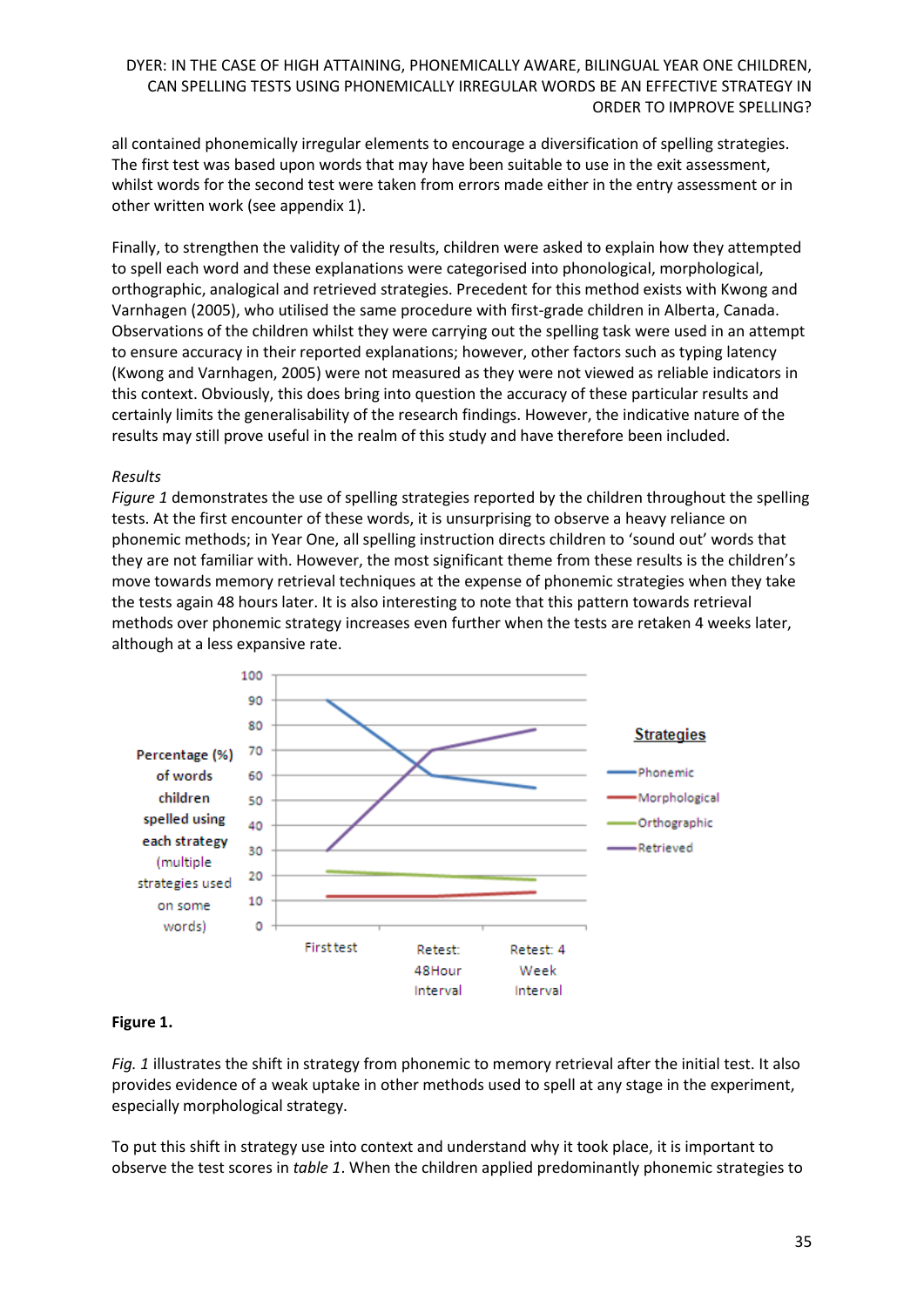words that were at least partially non-phonemic, the result was that less than half of responses were accurate. However, at the second and third attempts, the children were aware of the limitations of the phonemic strategy and adapted. This undoubtedly had a significant impact on accuracy and must be considered largely responsible for accuracy of over 80%. Kwong and Varnhagen (2005, p.153) found "children will select a strategy that will require the least amount of effort while, at the same time, being most likely to achieve a correct response".

### **Table 1.**

|                                                                                  | <b>First Attempt</b> | Interval of 48 Hours | Interval of 4 Weeks |
|----------------------------------------------------------------------------------|----------------------|----------------------|---------------------|
| <b>Test One Scores</b><br>(Vocabulary From<br>Class)                             | 43.3                 | 83.3                 | 80.0                |
| <b>Test Two Scores</b><br>(Vocabulary Based On<br>Previous Individual<br>Errors) | 46.6                 | 83.3                 | 86.6                |

Combined overall test scores as a percentage (%).

*Table 1* demonstrates little difference in the results between words that were selected on the basis of a class unit for test 1 (Post & Carreker, 2002) and words that were drawn from children's previous work in test 2 (Graham, 1999).

However, the strategy that the children most commonly adopted was that of memory retrieval for at least part or all of a word, usually still in conjunction with phonemic strategy. Although spellings remained impressively accurate even after an interval of 4 weeks, the main discussion point surrounding this study is perhaps why no significant increase in the uptake of other spelling strategies occurred once children realised the limitations of phonemic methods. Furthermore, will the knowledge of how to spell these words be maintained by the children in the long-term if they are achieving accuracy through rote memorisation rather than alternative spelling strategies? It is also worth noting that 3 children reported using 4 different strategies at least once during the tests, whilst the other 2 children reported using 3 and 2 strategies respectively. The first 3 children were all 100% accurate on their final tests, taken at an interval of 4 weeks from the first test; the other 2 children's spelling accuracy was recorded at 75% and 67% respectively. No direct conclusions can be made from this evidence as the sample is too small and the reporting of strategies used by the children is not reliable enough. However, when considered under the 'overlapping waves model' (Rittle-Johnson and Siegler 1999; Nassaji, 2007), it would be appropriate that those children with the most strategies would prove more accurate.

This experiment did acknowledge the use of morphological and orthographic strategies (see *fig. 1*) but it is important to note that the extent of their use could be underreported for several reasons. Primarily, children usually adopt these strategies implicitly (Packton *et al.,* 2001) so are less likely to report their use. It was also not always possible as a researcher, to ensure that every word naturally lent itself to being spelled using a morphological or orthographic strategy. However, enough examples of two-morpheme words such as 'screamed' were included alongside words such as 'sneaky', which provide children with ample opportunity to demonstrate morphological and orthographic understanding. Analogical strategies were not observed as the words in the tests had few high frequency neighbours. All words used in the spelling tests can be found in appendix 1.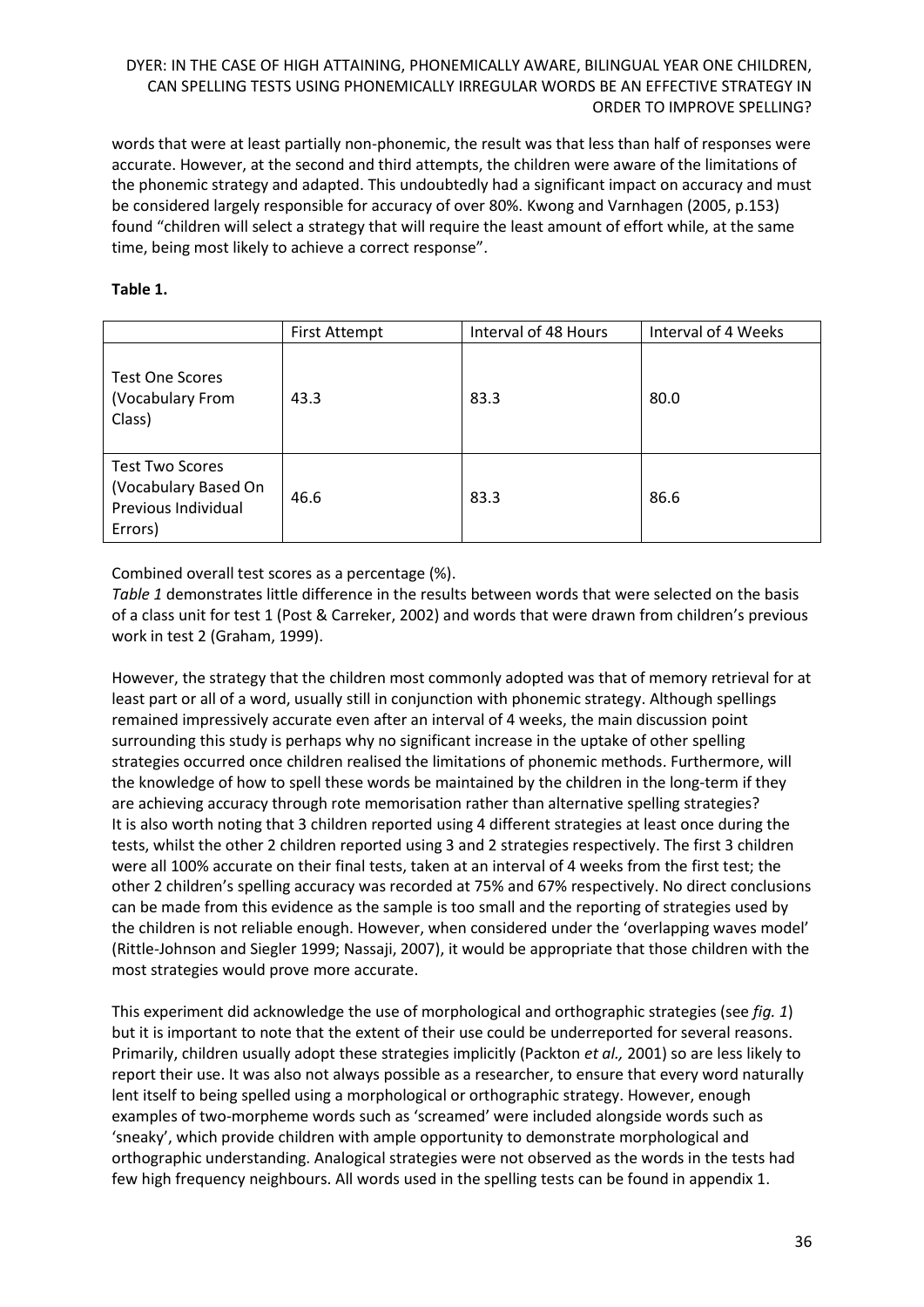To tease out more reliable data on the children's use of morphological strategy, we turn to the naturalistic data of the general writing tasks that bookend this study. As *table 2* illustrates below, phonemic accuracy in all work was very high throughout, suggesting a secure knowledge and confidence using phonemic strategies in order to spell. As expected, words that do not follow phonemic rules represent a greater difficulty for the children, yet the level of accuracy is still good from all candidates, indicating the existence of other spelling strategies.

## **Table 2.**

| <b>Entry Assessment</b>  |                          | <b>Exit Assessment</b>   |                          |  |
|--------------------------|--------------------------|--------------------------|--------------------------|--|
| <b>Phonemic Accuracy</b> | Non-Phonemic<br>Accuracy | <b>Phonemic Accuracy</b> | Non-Phonemic<br>Accuracy |  |
| 97.56                    | 86.44                    | 96.48                    | 91.96                    |  |

*Table 2* highlights the mean average (%) of children's accuracy of phonemic words and words with non-phonemic elements.

One sign of morphological awareness in young learners is the correct spelling of affixes, especially those affixes such as '-ed' where phonemic methods alone are unlikely to lead to success. (Treiman, 1993; Treiman, Cassar and Zukowski, 1994; Treiman and Cassar, 1996). All affixes written by the children were counted and checked; affixes that were spelled both phonemically and correctly were excluded. However, accuracy was recorded at 92.59%, with only two errors found (PREFORMANCE and DECYTFULL). Of course, this only demonstrates a very basic form of morphological awareness but this assessment does provide evidence that supports the view that morphology plays a role in young children's spelling (Berko, 1958; Rubin, 1988; Treiman and Cassar, 1996; Berninger *et al.,*  2010), and at least partially explains how non-phonemic accuracy was so high.

## **Table 3.**

| Number of test words used in | Accuracy (%) of spelling in final | Accuracy (%) of spelling in |
|------------------------------|-----------------------------------|-----------------------------|
| exit assessment              | spelling test                     | written exit assessment     |
| 16 out of a possible 30      | 80                                | 68.75                       |

*Table 3* shows the number of words used in writing that were taken from spelling test 1 and how accurately they were used. (Repetitions of words were excluded).

The final point to consider is a comparison between the accuracy of children's spelling during experimental tests in isolation and the decline in accuracy when other writing considerations have to be taken into account by the children (see *table 3*). Both tests were taken within 3 days of each other and both were more than 4 weeks after the words were initially introduced to the children, demonstrating how experimental data does not always translate into 'real' work in a way that one would naturally expect (Treiman, 1993).

#### **Conclusions**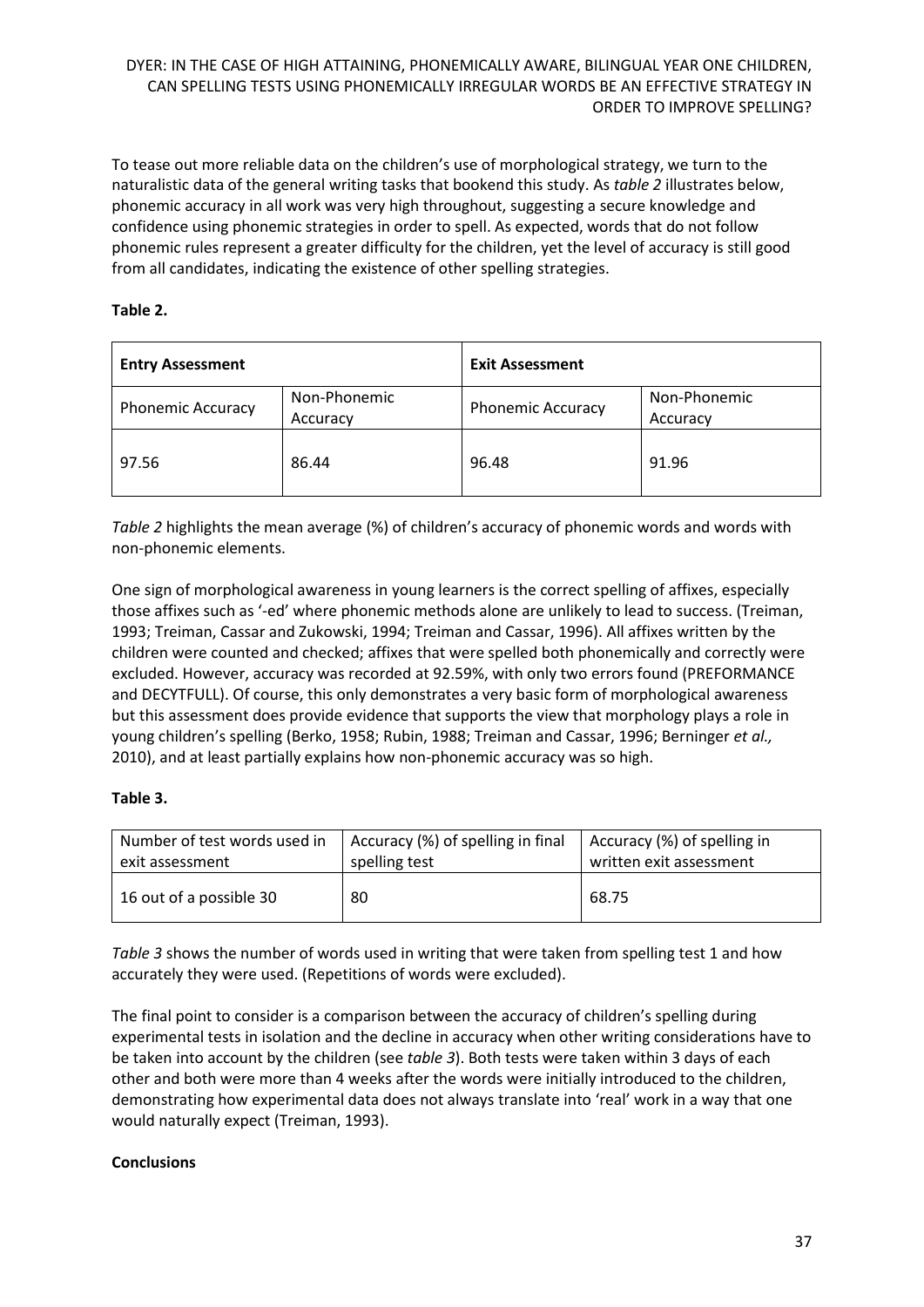The remit of this study was to view the use of spelling tests as a vehicle for improving the spelling of phonemically irregular words by bilingual children. Initially, the results of the spelling tests noted in *table 1* do suggest a vast improvement that has an impact at least into the medium term. However, the caveats appear to be the excessive use of memorisation as a strategy and limitations of isolated experimental environments, mainly how they do not always translate as effectively under more natural conditions, as illustrated by *table 3*.

Following the overlapping waves model (Rittle-Johnson & Siegler, 1999), the key to making these spelling tests genuinely useful for bilingual children, and any other child at a similar stage of phonemic awareness, is to base the tests around morphological instruction. Ultimately, the more strategies to spell a word that are available to a child, the more effective their spelling is likely to become (Kwong & Varnhagen, 2005; Nassaji, 2007). Children at this level experience phonological and some orthographic instruction already and this is clearly evident in their written assessments. However, "English is a morphophonemic language, and word spellings reflect morphological structure as well as phonological structure" (Apel & Werfel, 2014, p.251).

The most significant indicator in this study was the relatively low use of morphological spelling strategy by this group of bilingual children. It was noticeable in the misspelling of words such as: CALED (called), HIRD (heard), and HUGED (hugged). In the absence of a morphological strategy, the children were unable to consider the root word, for example, 'hear' in 'heard', or use morphological rules such as using a double consonant after a short vowel when adding an inflected morpheme so 'hug' becomes 'hugged'. Despite its complex nature, morphological awareness is important and it can be a predictor of spelling proficiency when children are older (Leong, 2000). Treiman (1993, p.286) also explains: "regularities exist, but at the level of meaning rather than the level of sound." A more comprehensive understanding of English morphology would surely therefore, only benefit young bilingual learners.

It is also necessary to comment here on the findings of Rickard Liow and Lau (2006) and Dixon et al. (2010), who raised the concern that other languages can have an impact on English orthography when bilingual children write. Whilst their findings do carry weight and must be considered seriously, this study has failed to find any evidence to suggest that the children observed have any noticeable L2 influences in their English writing. In fact, out of the 47 different spelling mistakes noted in this study, only one example of an 'illegal' orthographic error was found: SNEACY (sneaky) and even then, it could be argued that the /k/ phoneme is represented at the end of morphemes in irregular form in words such as 'magic' (Treiman, 1993).

The notion that children develop different strategies to deal with spelling and adopt the methods that best suit what they are trying to spell is an important element for any teacher to consider when teaching in Key Stage One. Treiman (1993) concludes that formal spelling instruction is advantageous but even informal instruction can be used to develop morphological strategies and for particularly challenging words, other strategies such as analogy or mnemonics could be introduced.

However, this study has highlighted the importance of considering why particular actions are taken. Spelling tests are a perfect example of an action that can be incredibly useful if considered carefully. If purposefully constructed, they can create awareness of strategies such as morphology (Graham, 1999); however, at their worst they can simply encourage rote memorisation in pupils that will ultimately lead to no benefit whatsoever. Spelling tests must be carefully considered and targeted to highlight patterns and strategy to the children in order to help them recognise existing rules or conventions in English spelling.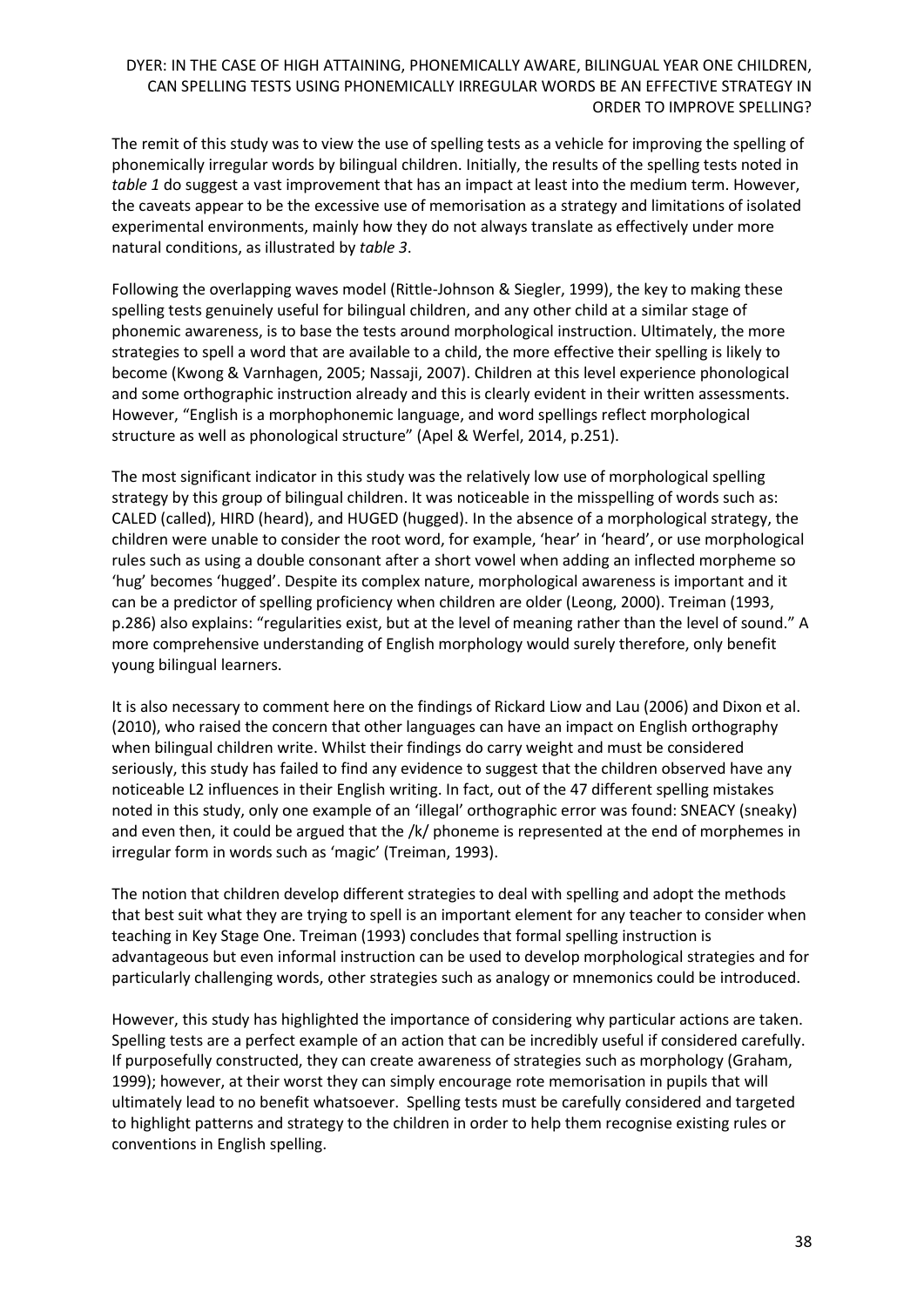### **References**

- Apel, K. and Werfel, K. (2014) 'Using morphological awareness instruction to improve written language skills', *Language, Speech and Hearing Services in Schools,* 45, pp.251-260.
- Beers, J.W. and Henderson, E.H. (1977) 'A study developing orthographic concepts among first-grade children', *Research in the Teaching of English,* 11, pp.133-148.
- Berko, J. (1958) 'The child's learning of English morphology', *Word,* 14, pp.150-177.
- Berninger, V.W., Winn, W.D., Naggy, W. and Carlisle, J. (2010) 'Growth in phonological, orthographic and morphological awareness in grades 1 to 6', *Journal of Psycholinguistic Research,* 39, pp.141-163.
- Denscombe, M. (2010) The Good Research Guide for Small-Scale Social Research Projects, 4<sup>th</sup> ed. Glasgow: Open University Press.
- Dixon, L.Q., Zhao, J. and Joshi, R.M. (2010) 'Influence of L1 orthography on spelling English words by bilingual children: A natural experiment comparing syllabic, phonological, and morphosyllabic first languages', *Learning Disability Quarterly,* 33, pp.211-221.
- Gentry, J.R. (1982) 'An analysis of developmental spelling in gnys at wrk', *Reading Teacher,* 36, pp.192-200.
- Graham, S. (1999) 'Handwriting and spelling instruction for students with learning disabilities: A review', *Learning Disability Quarterly,* 22, pp.78-98.
- Henderson, E.H. (1985) *Teaching Spelling.* Boston: Houghton-Mifflin.
- Hutcheon, G., Campbell, M. and Stewart, J. (2012) 'Spelling instruction through etymology A method of developing spelling lists for older students', *Australian Journal of Educational and Developmental Psychology,* 12, pp.60-70.
- Jensen, A.R. (1962) 'Spelling errors and the serial-position effect', *Journal of Educational Psychology,*  53, pp.105-109.
- Juel, C. (1994) *Learning to read and write in one elementary school.* New York: Springer-Verlag.
- Kwong, T.E. and Varnhagen, C.K. (2005) 'Strategy development and learning to spell new words: Generalization of a process', *Developmental Psychology,* 41, pp.148-159.
- Leong, C.K. (2000) 'Rapid processing of base and derived forms of words and grades 4, 5 and 6 children's spelling', *Reading and Writing,* 12, pp.277-302.
- McGrath, J. and Coles, A. (2013) *Your Education Research Project Companion,* 2<sup>nd</sup> ed. Oxford: Routledge.
- Nassaji, H. (2007) 'The development of spelling and orthographic knowledge in English as an L2: A longitudinal case study, *Canadian Journal of Applied Linguistics,* 10 (1), pp.77-98.
- OFSTED (2005) '*Could they do even better? The writing of bilingual learners of English at KS2: HMI survey of good practice',* London, QCA.
- Packton, S., Perruchet, P., Fayol, M. and Cleeremans, A. (2001) 'Implicit learning out of the lab: The case of orthographic regularities', *Journal of Experimental Psychology: General,* 130, pp.401- 426.
- Post, Y.V. and Carrecker, S. (2002) 'Orthographic similarity and phonological transparency in spelling', *Reading and Writing,* 15, pp.317-340.
- Read, C. (1971) 'Pre-school children's knowledge of English phonology', *Harvard Educational Review,*  41, pp.1-34.
- Read, C. (1986) *Children's Creative Spelling.* London: Routledge and Kegan Paul.
- Rickard Liow, S.J. and Lau, L.H.S. (2006) 'The development of bilingual children's early spelling in English', *Journal of Educational Psychology,* 98 (4), pp.868-878.
- Rittle-Johnson, B. and Siegler, R.S. (1999) 'Learning to spell: Variability, choice, and change in children's strategy use, *Child Development,* 70, pp. 332-348.
- Rubin, H. (1988) 'Morphological knowledge and early writing ability', *Language and Speech,* 31, pp.337-355.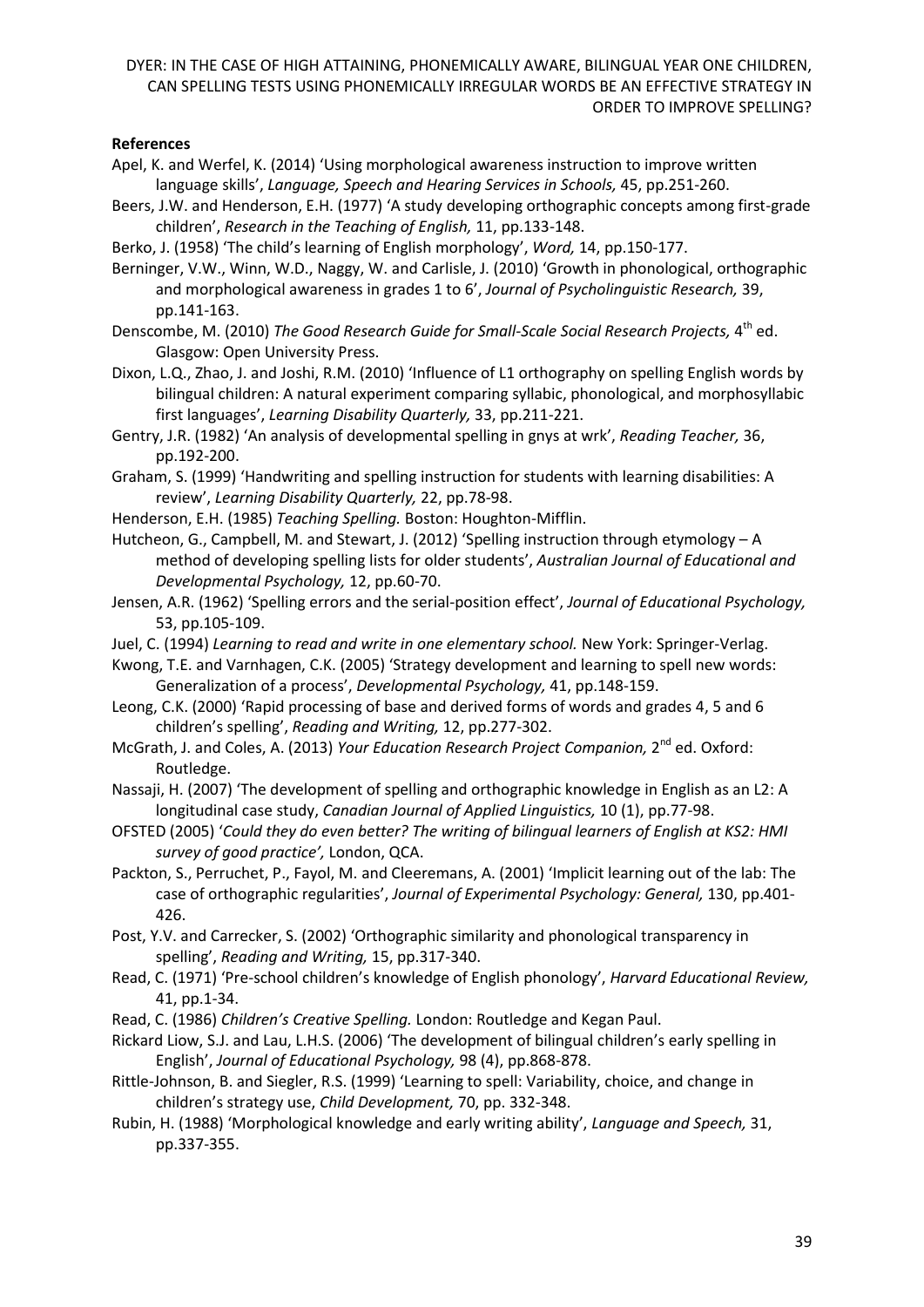- School X (2014) *'Improving outcomes for pupils entitled to free school meals',* Available at: School X website. (Accessed: 8<sup>th</sup> February 2015)
- Spache, G. (1940) 'A critical analysis of various methods of classifying spelling errors, I', *Journal of Educational Psychology,* 28, pp.287-296.
- Treiman, R. (1993) *Beginning to Spell: A Study of First-Grade Children.* New York: Oxford University Press.
- Treiman, R., Cassar, M. and Zukowski, A. (1994) 'What types of linguistic information do children use in spelling? The case of flaps', *Child Development,* 65, pp.1,318-1,337.
- Treiman, R. and Cassar, M. (1996) 'Effects of morphology on children's spelling of final consonant clusters', *Journal of Experimental Child Psychology,* 63, pp.141-170.